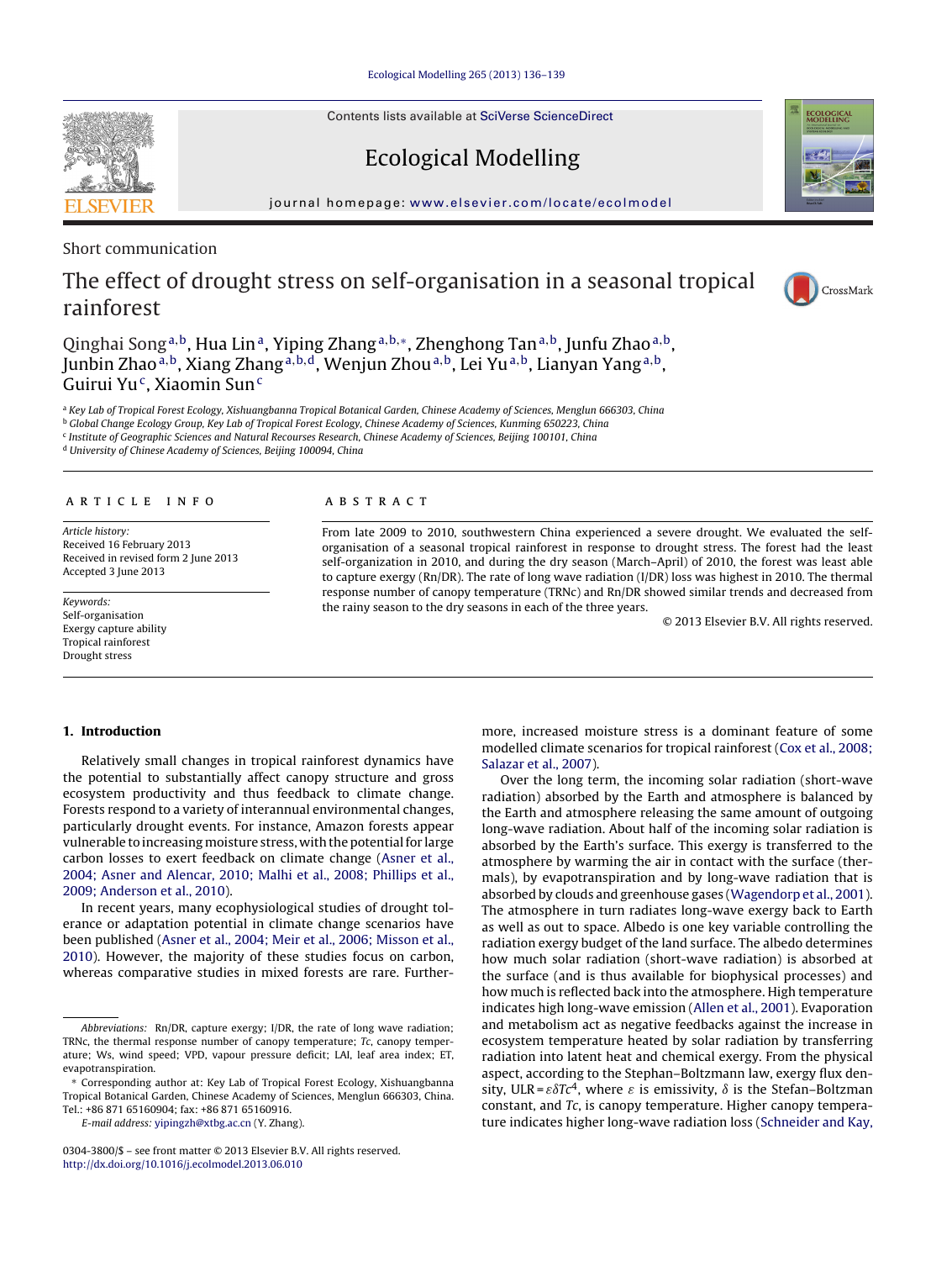[1994\).](#page-3-0) In a tropical rainforest with close canopy, the exergy balance could approximate: Net radiation (Rn) is nearly equal to latent heat flux (LE) plus sensible heat flux (Hs). Ecosystem is intrinsically distinguished from abiotic systems by its self-organization ability. Therefore, assessing the ecosystem self-organization ability is one of the key scientific issues to understand the process. The hypotheses of exergy transformation in self-organizing open systems, quite beyond classical energetics, involve concepts of self-development in exergy terms. During self-organization, system designs develop and prevail that maximise power intake, exergy transformation, and those uses that reinforce production and efficiency ([Odum,](#page-3-0) [1988\).](#page-3-0) [Lin](#page-3-0) et [al.](#page-3-0) [\(2009\)](#page-3-0) developed thermodynamic indicators of exergy capture and dissipation to quantify the degree of a forest's self-organisation. These indicators of the ecosystem's operational self-organisation are particularly useful for studies of complex terrestrial ecosystems. Over three years (2004–2006), they found that the average self-organisation values were clearly separated by season. Reflection and long wave radiation are the two primary pathways for exergy loss. In the tropical seasonal rainforest they studied, long wave radiation contributed most to exergy loss and was negatively correlated with the ability to capture exergy (Rn/DR). From late 2009 through 2010, the Xishuangbanna region in southwestern China experienced the most severe drought on record since 1959, providing a unique opportunity to directly evaluate how these self-organisation indicators change with drought stress in a tropical rainforest. In this study, we will explore thermodynamic theory to assess the effect of drought stress on self-organisation in a seasonal tropical rainforest.

#### **2. Methods**

#### 2.1. Study site

The study was conducted at a tropical seasonal rainforest site (21°57′ N, 101°12′, 750 m asl) in the town of Menglun, Xishuangbanna Prefecture, southwestern China. The permanent ecological research plot is in the centre of the Nature Reserve; it shows no sign of recent anthropogenic disturbance other than hunting trails. The annual mean temperature is  $21.8\text{ °C}$ , and the average minimum annual temperature is  $7.5\,^{\circ}$ C. The mean annual wind speed is  $0.5 \text{ m s}^{-1}$ . Annual precipitation averages 1557 mm, of which 85% occurs during the May–October rainy season. The November–April dry season comprises both a cool dry season from November to February and a hot dry season from March to April. The cool dry season is characterised by relatively low temperatures and heavy fog during the night and throughout the morning. The hot dry season is dry and hot during the afternoon, with fog occurring in the morning only. This site is located on a small flat area between two hills extending from east to west and is a permanent plot (dominated by Paulownia Pometia tomentosa and Terminalia myriocarpa) dedicated to long-term ecological research and managed by the Tropical Rainforest Ecosystem Station, the Chinese Academy of Sciences. The plot is also part of the ChinaFLUX long-term ecological monitoring project. This type of forest is primarily formed in wet valleys and lowlands and on low hills where heavy radiation fog frequently occurs ([Cao](#page-3-0) et [al.,](#page-3-0) [1996\).](#page-3-0)

#### 2.2. Instruments and measurements

All measurements were made on a 72 m meteorological tower. Air temperature and humidity (HMP45, Vaisala, Finland), rainfall (52203, Young, USA), and global and infrared incident and reflected radiations (CNR1, Kipp and Zonen, USA) were measured above the canopy. All meteorological data were collected at 1 min intervals

and compiled as 30 min averages or sums with a CR1000 datalogger (Campbell Scientific Inc., USA). The vapour pressure deficit (VPD) was calculated based on air temperature and humidity.

Canopy temperature (Tc) was measured with an infrared thermometer (Apogee, USA) mounted 52 m above the ground.

The leaf area index was measured with a LAI-2000 (LI-COR Inc., USA) every month.

## 2.3. Data analysis

Mathematic analysis of the thermodynamic parameters describing exergy capture ability and exergy dissipation ability of ecosystem was carried out in terms of exergy balance, thermodynamics, physiology and ecology. It is suggested that Rn/DR (net radiation/downward short-wave radiation) ([Schneider](#page-3-0) [and](#page-3-0) [Kay,](#page-3-0) [1994\)](#page-3-0) can be used to describe exergy capture ability, and TRN (thermal response number) can be used for the measurement of exergy dissipation ability in this research.

[Luvall](#page-3-0) [and](#page-3-0) [Holbo](#page-3-0) [\(1989\)](#page-3-0) proposed the thermal response number (TRNc) to quantify the buffer capacity of a system against incoming exergy.

TRNc can be simply interpreted as the amount of radiation required to change one unit temperature as a logical metric for comparison of thermal properties across ecosystems.

TRNc was calculated as  $\sum_{t1}^{t2} \text{Rn}(\Delta t) / \Delta T$ , where  $\sum_{t1}^{t2} \text{Rn}(\Delta t)$  is the net radiation, Rn, over the time interval  $\Delta t$ , and  $\overline{\Delta T}$  is temperature variation over  $\Delta t$ , chosen here to be 1 day.

In summary, self-organization is measured through exergy capture ability by Rn/DR and exergy dissipation ability by the TRNc.

VPD was calculated from hourly measurements of air temperature and relative humidity.

## **3. Results**

#### 3.1. Climate factors patterns

The meteorological measurements showed seasonality in rainfall, air temperature (Ta), wind speed (Ws), vapour pressure deficit (VPD) and leaf area index (LAI). In this study site, the drought lasted from the beginning of August 2009 until October 2010. The average rainy season (May–August) rainfall was only 57.4 mm in 2010, which is much lower than the average value for the past 50 years of 213.7 mm (Fig. 1). LAI was lower in 2010 than in 2008 and 2009 [\(Fig.](#page-2-0) 2d). LAI slowly decreased from the beginning of the dry season and in March 2010 was only 3.3 (SE =  $0.39$ ).

500 ■ 2008  $\equiv$  2009 П  $-2010$ 400 50-year average Rainfall (mm) Rainfall (mm) 300 200 100 0 1 2 3 4 5 6 7 8 9 10 11 12 Month

**Fig. 1.** Average monthly rainfall in the years 2008, 2009 and 2010, and for the past 50 years (+1 SE).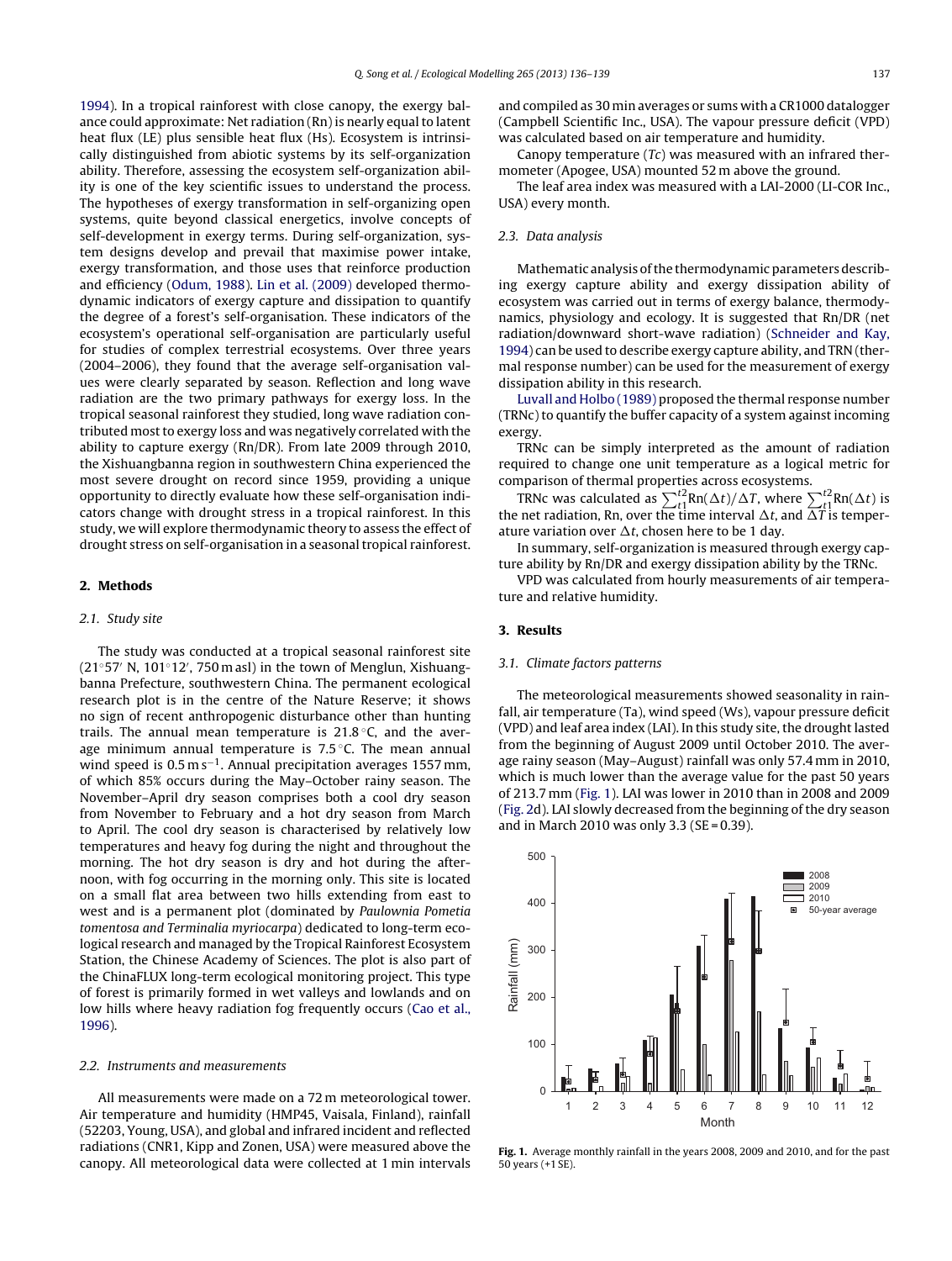<span id="page-2-0"></span>

**Fig. 2.** Average annual fluctuations of environmental factors and LAI.

Ta in 2009 and 2010 were higher than in 2008, particularly in the dry season (March–April). Ws and VPD had similar patterns in the three years (Fig. 2b and c).

## 3.2. Self-organisation patterns

There was an obvious pattern in self-organisation over the three years. Self-organisation in 2010 was concentrated in the left bottom, and those in 2008 occupied the middle (Fig. 3).

## 3.3. Exergy capture ability

The lowest value for ability to capture exergy (Rn/DR) occurred during the dry season (March–April) in 2010 (Fig. 4a). The Rn decreased over the same period, resulting in the lowest ability to capture exergy in 2010 (Fig. 4a).

## 3.4. Exergy dissipation ability

TRNc and Rn/DR showed similar trends and decreased from the rainy season to the dry season in each of the three years. The dry season (March–April) of 2010 had the lowest values (Fig. 4b).



**Fig. 3.** Average annual patterns of self-organization.



**Fig. 4.** Average annual fluctuations of net radiation/global radiation (Rn/DR), TRNc reflective radiation/global radiation (UR/DR) and net long wave radiation/global radiation (I/DR).